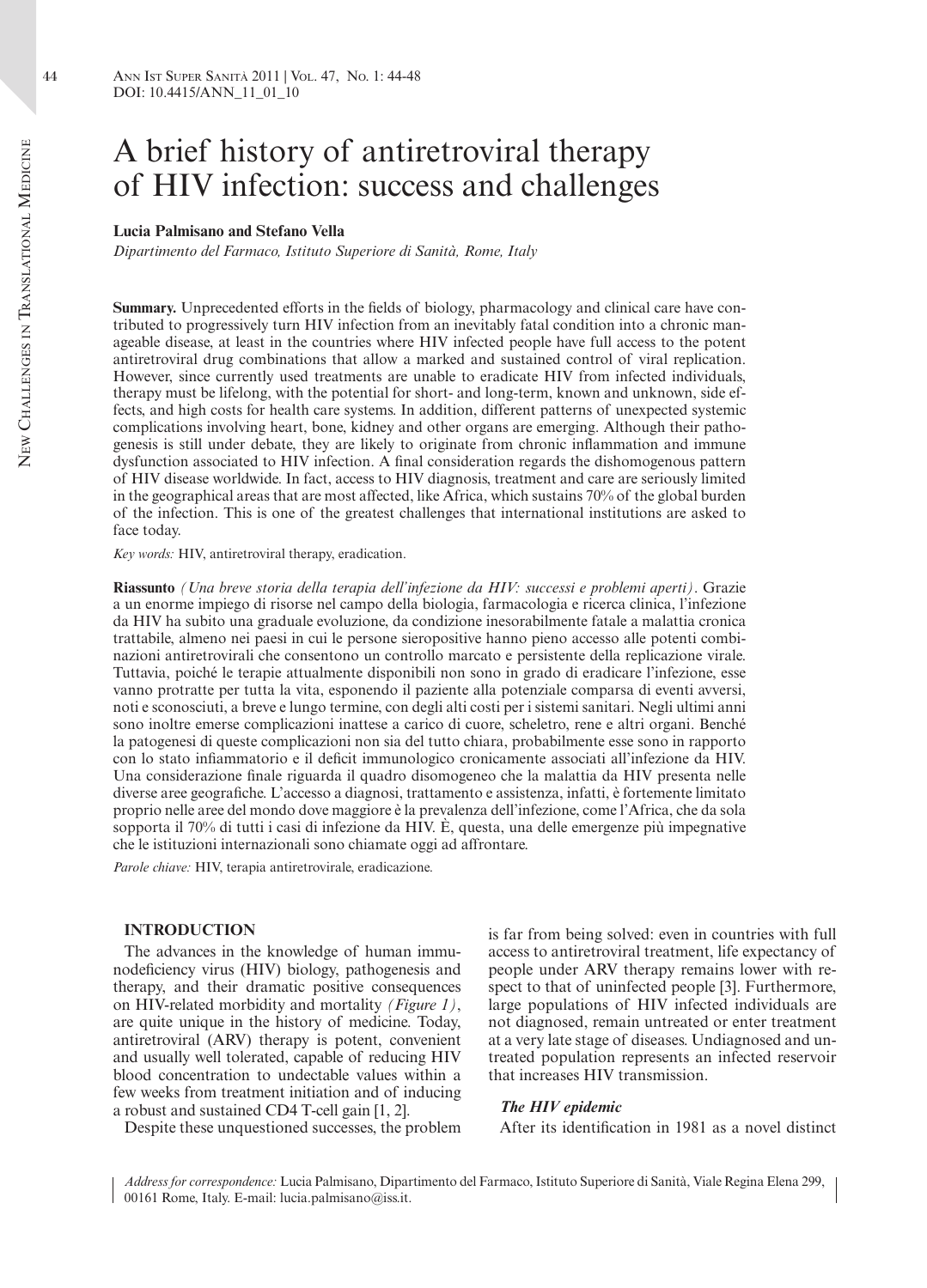45



immunodeficiency syndrome ("acquired" rather than "primary"), characterized by a depletion of CD4+ T cells and an expansion of activated CD8+ T cells, in 1983 AIDS was finally associated to HIV in a causative way [4, 5]. Following the development of a diagnostic tool, a huge mass of information on the epidemiology of the disease were rapidily collected. Thanks to huge efforts and resources employment worldwide, most aspects of HIV biology and disease pathogenesis were clarified, allowing pharmacological research to develop, as of today, 23 antiretroviral agents with different mechanisms of action, that can be variously combined.

## The natural history of HIV infection

HIV is mainly transmitted by parenteral or sexual route. The first step is HIV binding to target cells, followed by its transportation to regional lymphnodes, where it replicates and establishes a productive and permanent infection. In the last few years it has been demonstrated that in the early phases of infection HIV preferentially targets CCR5+CD4+memory T lymphocytes in the gastrointestinal tract [6]. This results in a rapid, massive and possibly permanent destruction of CD4 cells, rupture of the intestinal mucosa and penetration of microbial translocation products in the systemic circulation. At the same time all body compartments, including the CNS, become infected.

Although being often symptomatic, primary HIV infection is seldom recognized, because symptoms are non specific, consisting in fever, malaise, generalised lymphadenopathy, pharyngitis, diarrhoea and rash, sometimes associated to abnormal laboratory results. Plasma HIV RNA levels are usually high, with an elevated risk of transmiting the infection; formulating an early diagnosis is therefore very important not only for the infected individual but for the whole community as well. After primary HIV infection, a chronic asymptomatic phase ensues of variable duration, with symptomatic disease usually developing when CD4 cell count falls to lower than 350 cells/mmc and being characterized by the occurrence of several AIDS- or non AIDS-associ-



Fig. 2 | Natural history of HIV disease without therapy. Reproduced with kind permission from Pantaleo G et al. N Engl J Med 1993;328:327-35. [15].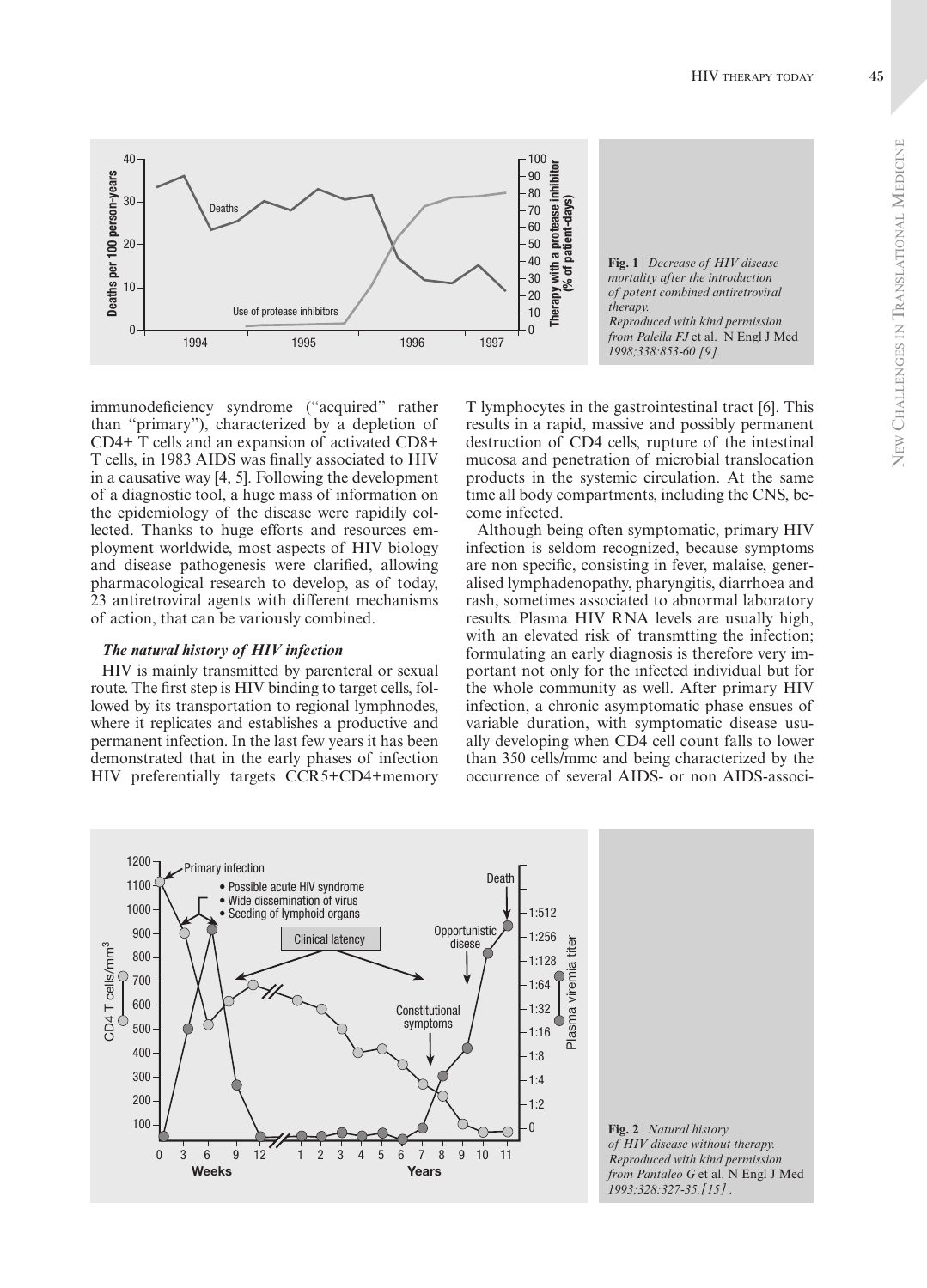

ated events (mainly infections or tumors). In the absence of treatment, death is quite unavoidable. However a minority of patients exist, the so-called "élite controllers", who are able to spontaneously control the infection and maintain low viremia and high CD4 cell count in the absence of therapy. Identifying the mechanisms underlying this natural resistance to HIV is fundamental for approaching two main, still unresolved problems: eradication of the infection and development of an effective vaccine.

While CD4 cell decline is the most specific feature of HIV infection, its mechanism has not been totally clarified *(Figure 2)*. Current opinion is that several factors contribute, the most important being a direct effect of HIV on CD4 cells and a generalized state of inflammation and activation, perhaps due to the chronic translocation of microbial products from the infected gut lumen into the systemic

circulation [7]. Successful long-term antiretroviral therapy is able to reduce, but not to eliminate, the burden of inflammation, that is likely to be causatively associated to some troubling complications of HIV infection, such as cardiovascular diseases, an emerging problem in HIV infected population [8].

#### *Antiretroviral therapy: successes and limits*

Antiretroviral drugs are classified according to the step they inhibit in the viral life-cycle. A subclassification may be based on their chemical structure. A milestone in the history of HIV disease has been the availability of new classes of drugs, in 1995-96, allowing the introduction of combination ARV therapy (HAART) and the gradual evolution of HIV infection into a chronical, usually non fatal condition [9]. Up to 2010, more than 20 antiretroviral agents have been licensed, in most cases

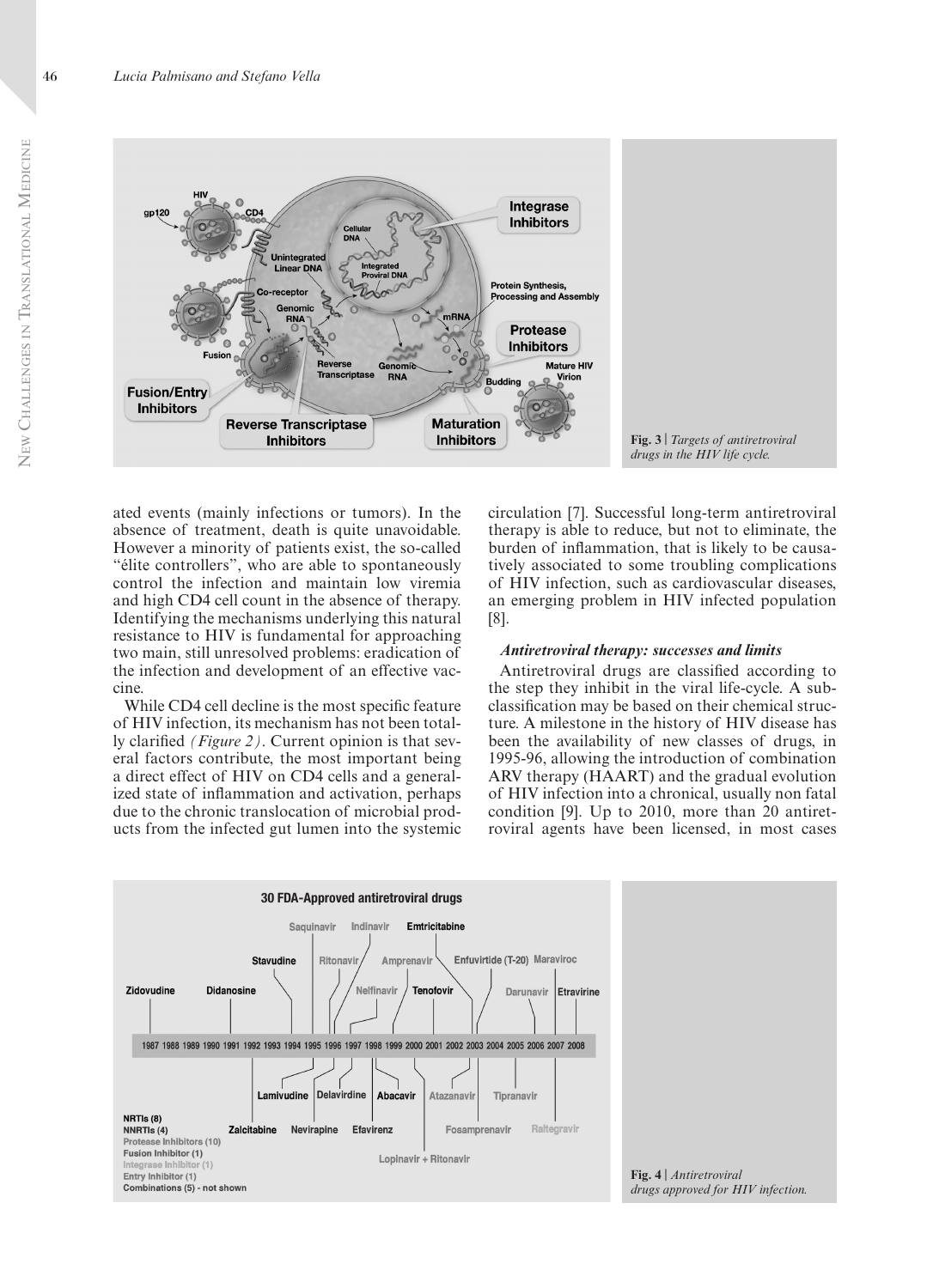through an accelerated approval, based not only on ether long-term immunological response to theraclinical efficacy but on their effect on plasma HIV RNA concentration, which is a validated surrogate marker of HIV activity *(Figures 3 and 4)*.

Despite these impressive results, several questions still wait for an answer and several issues are still under debate. Furthermore, the emergence of new comorbidities that may be partly associated with ARV therapy and partly with HIV itself represent a new problem in medical practice. When is the best time to start antiretroviral therapy? Which is the best ARV combination to start with? How long should an individual be treated with ARV therapy? These "classic" questions are still open, and they are likely to keep scientists very busy for at least one more decade.

# *Present translational research themes*

In addition to the "classic" questions on ARV therapy, the clinical research agenda is now shifting toward addressing a new set of questions requiring a complex, multidisciplinary approach. One of these is the very low-level viral replication present in virtually all subjects who achieve plasma HIV RNA concentrations below limits of detectability of commercially available assays (generally around 50 copies per mL) [10]. Regardless of the origin of this residual viremia, it contributes to HIV persistence and, accordingly, to chronic inflammation, persistent immunodeficiency, raised risk for organ damage and accelerate ageing. Another issue is

py, which is highly variable. Although the typical patient shows a sustained CD4 cell increase, a remarkable number of subjects never achieve normal ranges of CD4. Old age, the presence of co-infections such as hepatitis C, a lower pretreatment CD4 T-cell nadir, injection drug use and other factors may be associated to a low immunologic recovery, but they don't explain it fully. No effective treatment has been found for these patients.

Does HIV infection accelerate the normal ageing process? This is another question arisen in the last years, due to the higher frequency of organ-specific disease in HIV-infected adults than in uninfected age-matched controls. Cardiovascular disease, bone disease, cancer, renal impairment, and perhaps neurocognitive deficits seem more common in HIV-infected individuals than in age-matched controls [11]. HIV-associated inflammation − which is not fully reversed by therapy − might be a contributing factor, but again it doesn't fully explain the apparent acceleration of ageing process found in HIV infected population.

Does antiretroviral therapy have a role in decreasing transmission at individual and community level? It is well documented that HIV suppression prevents virus transmission from infected women to their newborn babies [12]; similarly sexual transmission in serodiscordant adult couples is reduced in those with lower viral loads. These findings suggest the possibility of HIV treatment as a



**Fig. 5** | *Brief history of the AIDS epidemic with milestones. Source: UNAIDS/ONUSIDA, 2001. Reproduced with kind permission.*